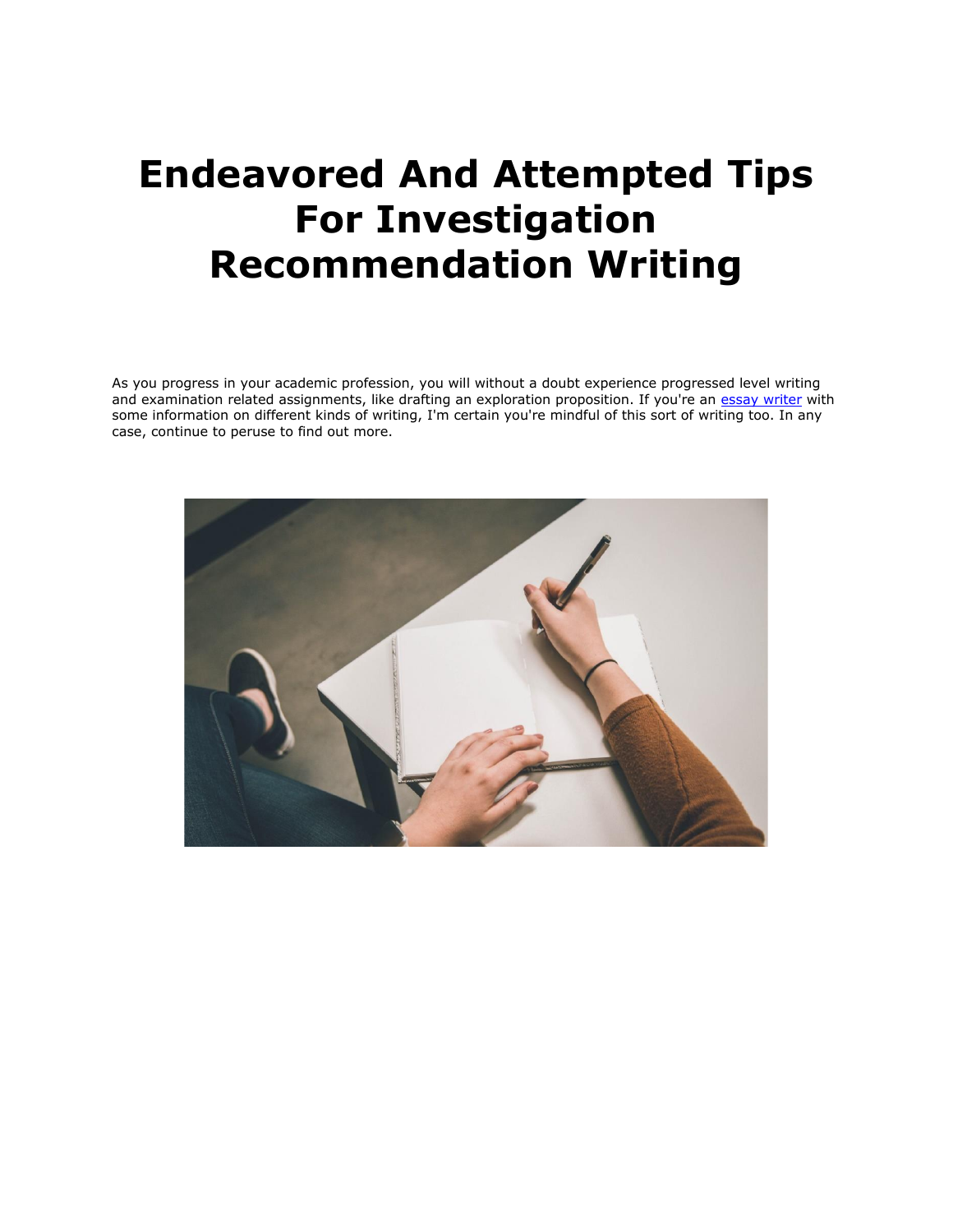Notwithstanding, an examination proposition is not arranged exclusively for academic purposes as it has business-level implications too. At the point when an organization-level examination is directed to assess the feasibility of a market or another item, such exploration proposition are drafted.

Whether you are creating an examination proposition for academic purposes or it is for some professional explanation, you should know about some nitty-gritty details that might represent the deciding moment your piece of writing. This article will walk you through an exhaustive list of tried and tried tips to follow and integrate to guarantee that you commit no errors in any piece of an examination proposition.

Before moving on to a further developed degree of comprehension of an examination proposition, let us define what it is and why it is drafted in the first spot.

An examination proposition is a formal and very much organized document that presents an exploration idea (topic) that you propose to chip away at alongside why you think the idea or topic merits researching. An exploration proposition fills a variety of needs, for example, requesting sponsorship for your examination project or explaining the significance of your exploration venture to gain the help of applicable partners.

## **Tried Tips and Tricks**

I composed my first examination proposition somewhat recently of my undergraduate certification, having no prior experience or expertise in how to build such papers. Despite the fact that I was dicey of my odds of coming out on top on that exploration assignment, that's what I contemplated if I can write my essay, I can certainly write a persuasive and skilled examination proposition. Furthermore, very much like that, with a couple of tips from my companions, I aced the assignment. So I've come up with similar suggestions and tips that I've tried and tried myself.

#### **Lead Through Exploration**

A perfect, all around thought, and profound exploration on the examination topic is the foundation of a skilled exploration proposition, which makes it the main advance in research proposition writing. You should constantly have a comprehensive information regarding the matter that you propose to investigate through research, since you can't protect or justify an examination idea or hypothesis that you don't yourself completely comprehend. Accordingly, utilize different assets and gain an understanding of prior work on the topic to find escape clauses in it that you aim to fill with your examination.

Make certain to continuously utilize credible wellsprings of information to assemble information for your examination proposition. Information taken from unauthenticated sources, for example, individual websites or blog articles are frequently considered non-credible and raise worries about their validity.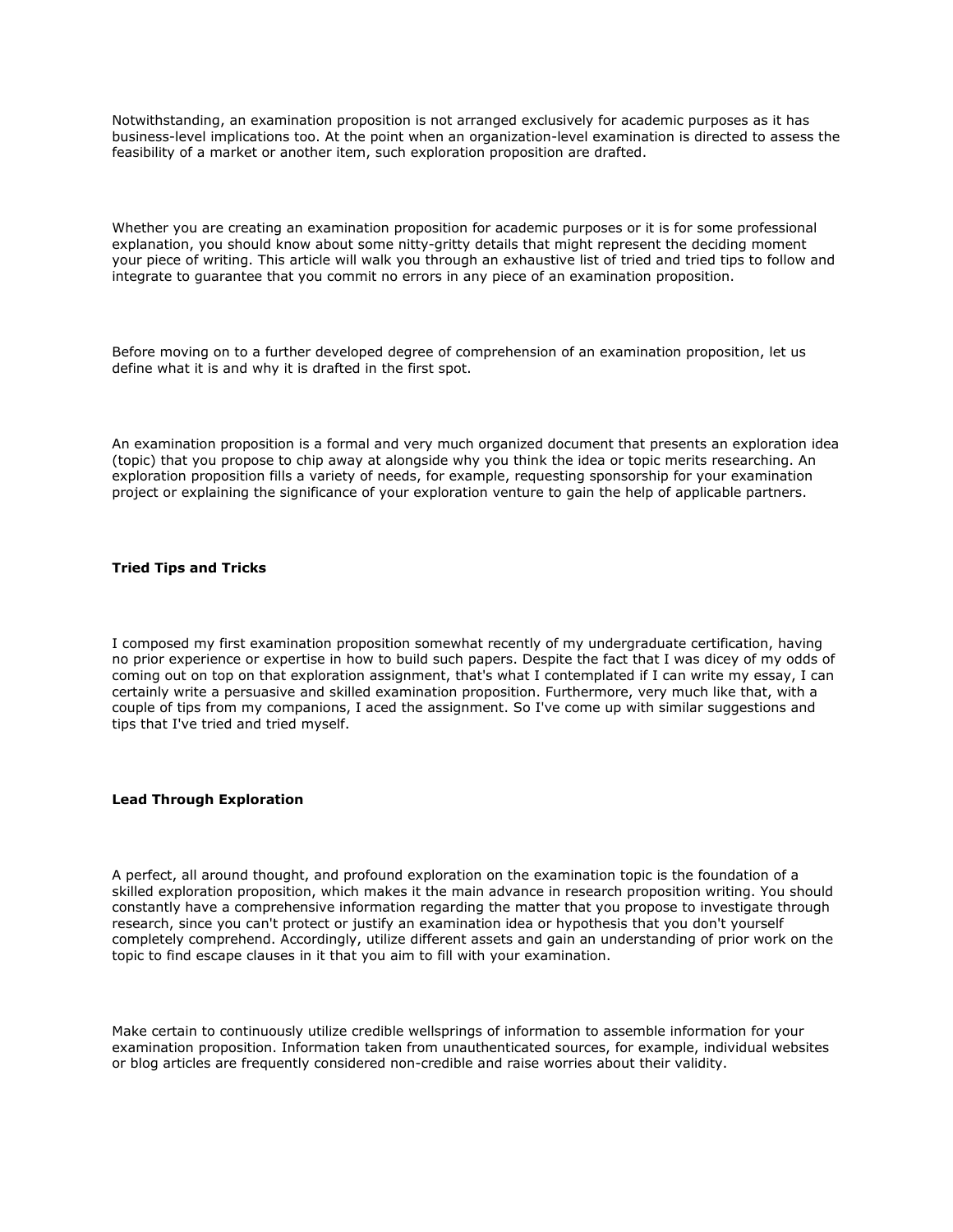## **Fulfill All Basic Requirements of an Exploration Proposition**

The first requirement of an examination proposition is to propose to add something new to the ongoing literature. If what you proposed is as of now known or established, then the proposition's significance is questioned that might prompt its dismissal.

Second, the proposition should have the option to convince the committee that will assess it of its credibility, practicability, and achievability. An exploration recommendation that is impractical or incapable of achieving its expressed objective is much of the time dismissed by the evaluation committee. Thus, you should guarantee that these viewpoints are plainly included in your proposition.

Your proposition should be completely clear and all around arranged before it is introduced for evaluation to the committee. Hence, aim for clarity in it and direct comprehensive exploration to design out things with the goal that you have command over the final outcomes.

## **Guarantee the Presence of all Elements of an Exploration Proposition**

An elegantly composed research proposition includes all critical elements that should be available in the examination.

As a rule, an exploration proposition has the following elements:

A cover or title page containing the following:

- 1. a) Title of the exploration proposition
- 2. b) Name and affiliation of both principal investigator and co-investigators.
- 3. c) Institutional affiliation
- The main substance is divided into the following headings:
- 4. a) Introduction
- 5. b) Literature review
- 6. c) Significance of the examination
- 7. d) Aims and objectives of the proposed research
- 8. e) Exploration design
- 9. f) Exploration methodology
- 10. g) Spending plan
- 11. h) Ethical considerations
- 12. i) Appendices and citations.

A couple of things in the elements of the exploration proposition can change depending on the specific situation and motivation behind the examination.

## **Questions that an Exploration Proposition Should Address**